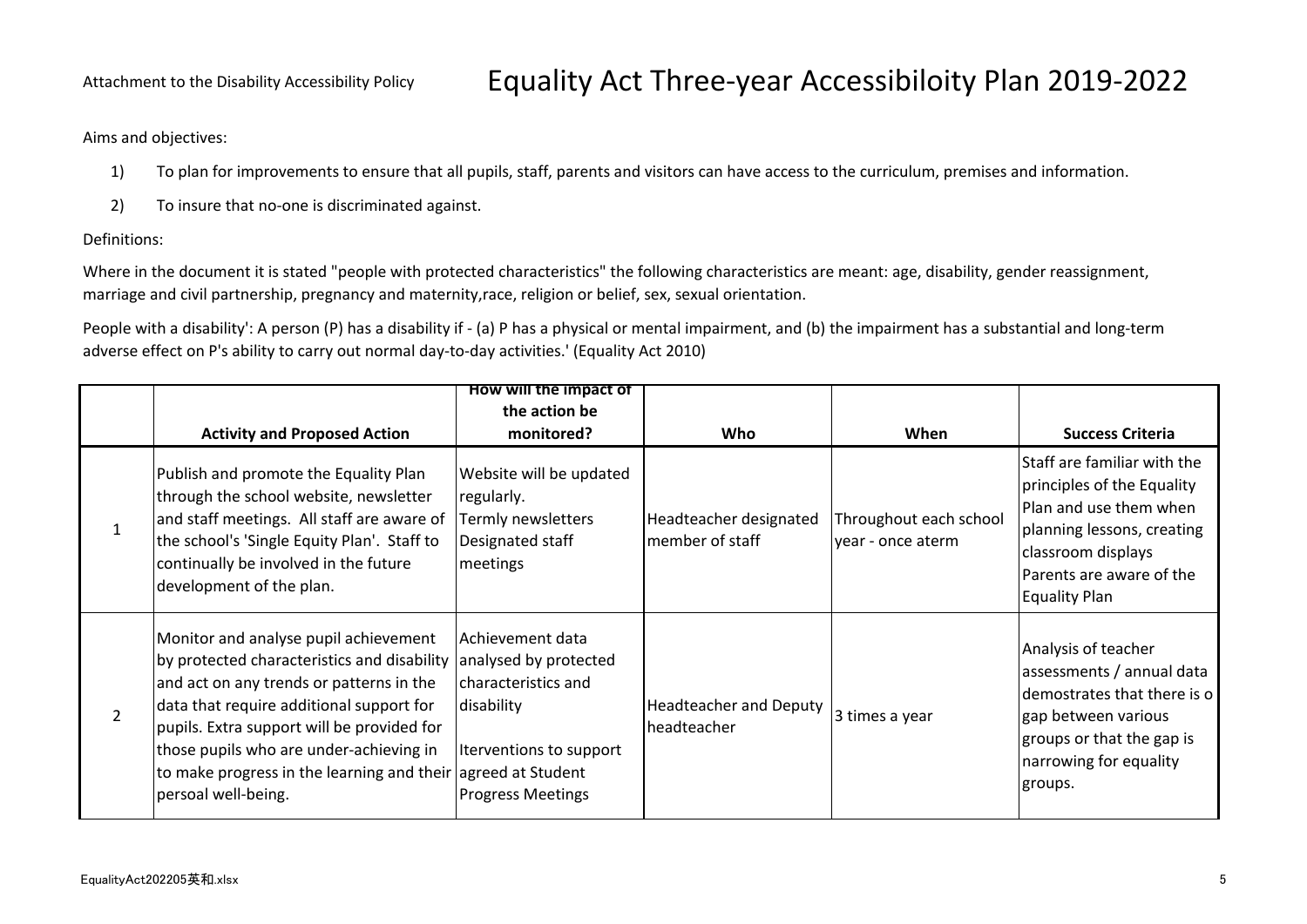|   |                                                                                                                                                                                                                                                                                         | How will the impact of                                                                                                                                                                                                           |                                         |                                                                                                           |                                                                                                                                                                                                                       |
|---|-----------------------------------------------------------------------------------------------------------------------------------------------------------------------------------------------------------------------------------------------------------------------------------------|----------------------------------------------------------------------------------------------------------------------------------------------------------------------------------------------------------------------------------|-----------------------------------------|-----------------------------------------------------------------------------------------------------------|-----------------------------------------------------------------------------------------------------------------------------------------------------------------------------------------------------------------------|
|   |                                                                                                                                                                                                                                                                                         | the action be                                                                                                                                                                                                                    |                                         |                                                                                                           |                                                                                                                                                                                                                       |
|   | <b>Activity and Proposed Action</b>                                                                                                                                                                                                                                                     | monitored?                                                                                                                                                                                                                       | Who                                     | When                                                                                                      | <b>Success Criteria</b>                                                                                                                                                                                               |
| 3 | Ensure that the curriculum promotes role<br>models and heroes that young people<br>positively identify with, which reflects the<br>school's diversity in terms of protected<br>characteristics.<br>This in turn will help pupils to understand<br>and value others and value diversity. | Icrease in pupil's<br>participation, confidence<br>and achievement levels<br>- monitor through lesson<br>evaluations, assessments,<br>progress tracking, the<br>pupil council and annual<br>pupil questionnairs                  | Subject Area<br>Leaders<br>Form teacher | Throughout each<br>academic school year<br>Annual reviews of<br>schemes of work and<br>audit of resources | Notable increase in<br>participation and<br>confidence of targeted<br>groups                                                                                                                                          |
| 4 | Ensure when recruiting new members of<br>staff, no discrimination is made against<br>pregnancy (absense for medical visits,<br>sickness, maternity leave)                                                                                                                               | All absences will be<br>recorded and moitored,<br>and staff will not be<br>penalised for any<br>absences due to such<br>circumstances.                                                                                           | Headteacher<br>Secretary                | Throughout each<br>academic school year -<br>once a term                                                  | All staff are aware of<br>procedures regardnig<br>absences                                                                                                                                                            |
| 5 | Ensure that displays in classrooms and<br>corridors promote diversity in terms of<br>protected characteristics such as race,<br>gender, LGBT and ethnicity in order to<br>highlight the diversity of the school and<br>the wider diversity of the communnity in<br>which they live.     | Increase in pupil<br>participation, cofidence<br>and positive identity -<br>monitor through PSHCE,<br>other subjects (ex.<br>English, Japanese, art,<br>DT), pupil council, pupil<br>questionnaires and<br>parent questionnaires | All teachers                            | Term end                                                                                                  | More diversity reflected in<br>school displays across all<br>year groups, particularly to<br>reflect the diversity of the<br>wider community which is<br>much wider than the<br>diversity of the school<br>community. |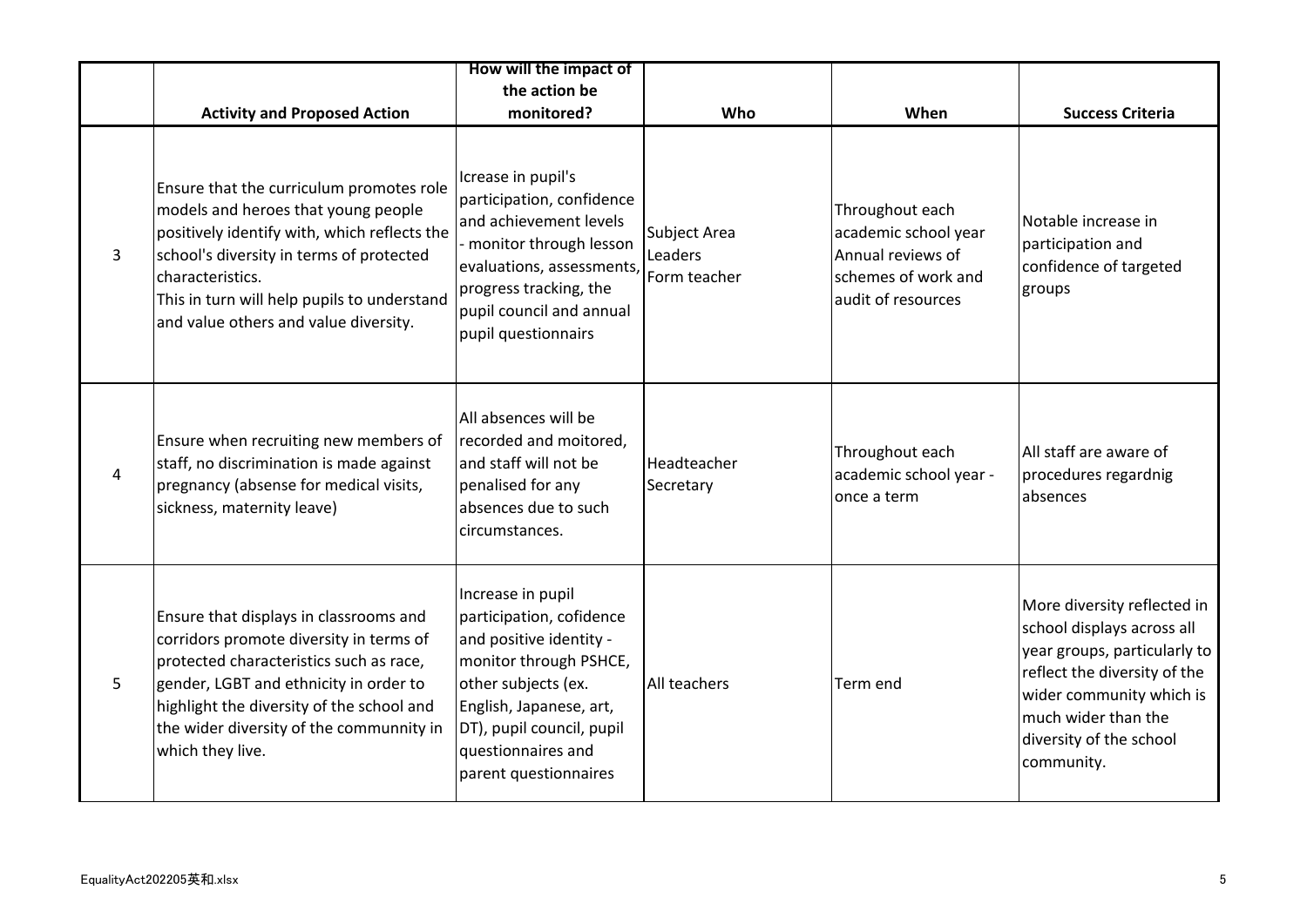|                |                                                                                                                                                                                                                                                                                                  | How will the impact of                                                                                                                                                                                              |                                                                   |                                         |                                                                                                                          |
|----------------|--------------------------------------------------------------------------------------------------------------------------------------------------------------------------------------------------------------------------------------------------------------------------------------------------|---------------------------------------------------------------------------------------------------------------------------------------------------------------------------------------------------------------------|-------------------------------------------------------------------|-----------------------------------------|--------------------------------------------------------------------------------------------------------------------------|
|                |                                                                                                                                                                                                                                                                                                  | the action be                                                                                                                                                                                                       |                                                                   |                                         |                                                                                                                          |
|                | <b>Activity and Proposed Action</b>                                                                                                                                                                                                                                                              | monitored?                                                                                                                                                                                                          | Who                                                               | When                                    | <b>Success Criteria</b>                                                                                                  |
| 6              | Ensure all pupils are given the<br>opportunity to make a positive<br>cotribution to the life of the school e.g.<br>through involvement in the pupil council<br>by election or co-option, class assemblies,<br>fund raising, etc.                                                                 | Pupil council<br>representation<br>monitored by protected<br>characteristics and<br>disability                                                                                                                      | All teachers                                                      | Throughout each<br>academic school year | More diversity in pupil<br>council membership                                                                            |
| $\overline{7}$ | Increase pupil awareness and<br>understanding of different communities                                                                                                                                                                                                                           | Planning of curriculum<br>enrichmet activities<br>Monitor quality of<br>displays throughout the<br>school<br>Participation in lessons<br>(PSHCE, art English, etc.)                                                 | Curriculum Leader                                                 | Throughout each<br>academic school year | Increased awareness of<br>different communities<br>shown in lessos (PSHCE,<br>art, English, etc.) and<br>assemblies      |
| 8              | The school has an inclusive approach to<br>ensuring all pupils are given the<br>opportunity to make a positive<br>cotribution to the life of the school e.g.<br>through ivolvemet in the School Council,<br>class assemblies, positions of<br>responsibility and extra-curricular<br>activities. | Monitor extra-curricular<br>and club attendance<br>registers for different<br>groups of pupils and<br>compile data into an<br>annual report to the<br>headteacher and the<br><b>School Management</b><br>Committee. | <b>Curriculum Leader</b><br>Extra-curricular activities<br>leader | Twice an academic school<br>year        | Notable increase in<br>participation and cofidence<br>of targeted groups                                                 |
| 9              | Identify parents who have disabilities that Write to parents an<br>could affect their interaction with the<br>school.                                                                                                                                                                            | explanation to request<br>information.                                                                                                                                                                              | Parents                                                           | When parents apply for<br>school        | School aware of and able<br>to meet need of disabled<br>parents in relation to their<br>children's progress in<br>school |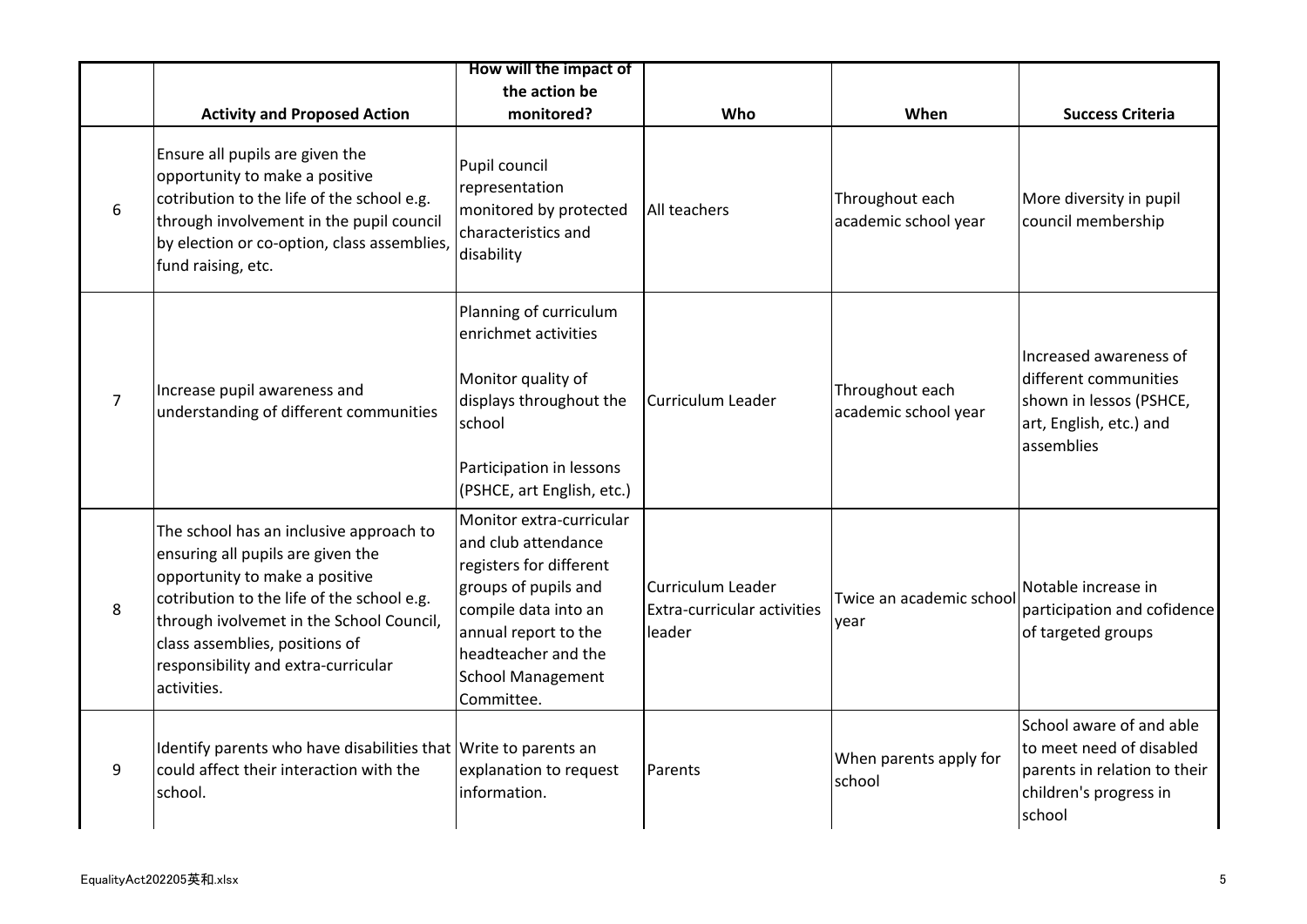|    | <b>Activity and Proposed Action</b>                                                                                                      | How will the impact of<br>the action be<br>monitored?                                                                                                                                                                                                                                     | Who                                                                                            | When                                        | <b>Success Criteria</b>                                                                                                            |
|----|------------------------------------------------------------------------------------------------------------------------------------------|-------------------------------------------------------------------------------------------------------------------------------------------------------------------------------------------------------------------------------------------------------------------------------------------|------------------------------------------------------------------------------------------------|---------------------------------------------|------------------------------------------------------------------------------------------------------------------------------------|
| 10 | Assess and improve working enviroment<br>for any pupils or staff with visual or<br>hearing impairment, or other identified<br>disability | e.g. review signage<br>around the school;<br>incorporate appropriate<br>colour and lighting<br>schemes when<br>refurbishing.<br>Fit acoustic leads in<br>classrooms where<br>needed.<br>Provide pupils with visual<br>impairment or dyslexia<br>with a laptop computer<br>for daily work. | Seek advice from the<br>school surveyors                                                       | Autumn term of each<br>academic school year | Disabled Pupils able to<br>work independently in all<br>teaching areas<br>Disabled staff able to fulfill<br>their responsibilities |
| 11 | Make the premises accessible to users.<br>Disableed toilets required for parents,<br>pupils and visitors to the school.                  | Check that all users can<br>access the ground floor<br>through the ramp and<br>the upper floors through<br>the lift<br>Build new disabled toilet<br>and write I fire<br>evacuation plan where a<br>nominated people are to<br>help evacuate disableed<br>users in an event of fire.       | The School Management<br>Committee staff<br>The School Management Completed<br>Committee staff | December 2022                               | Lift available<br>Access to toilet facilities for<br>people with disbilities                                                       |